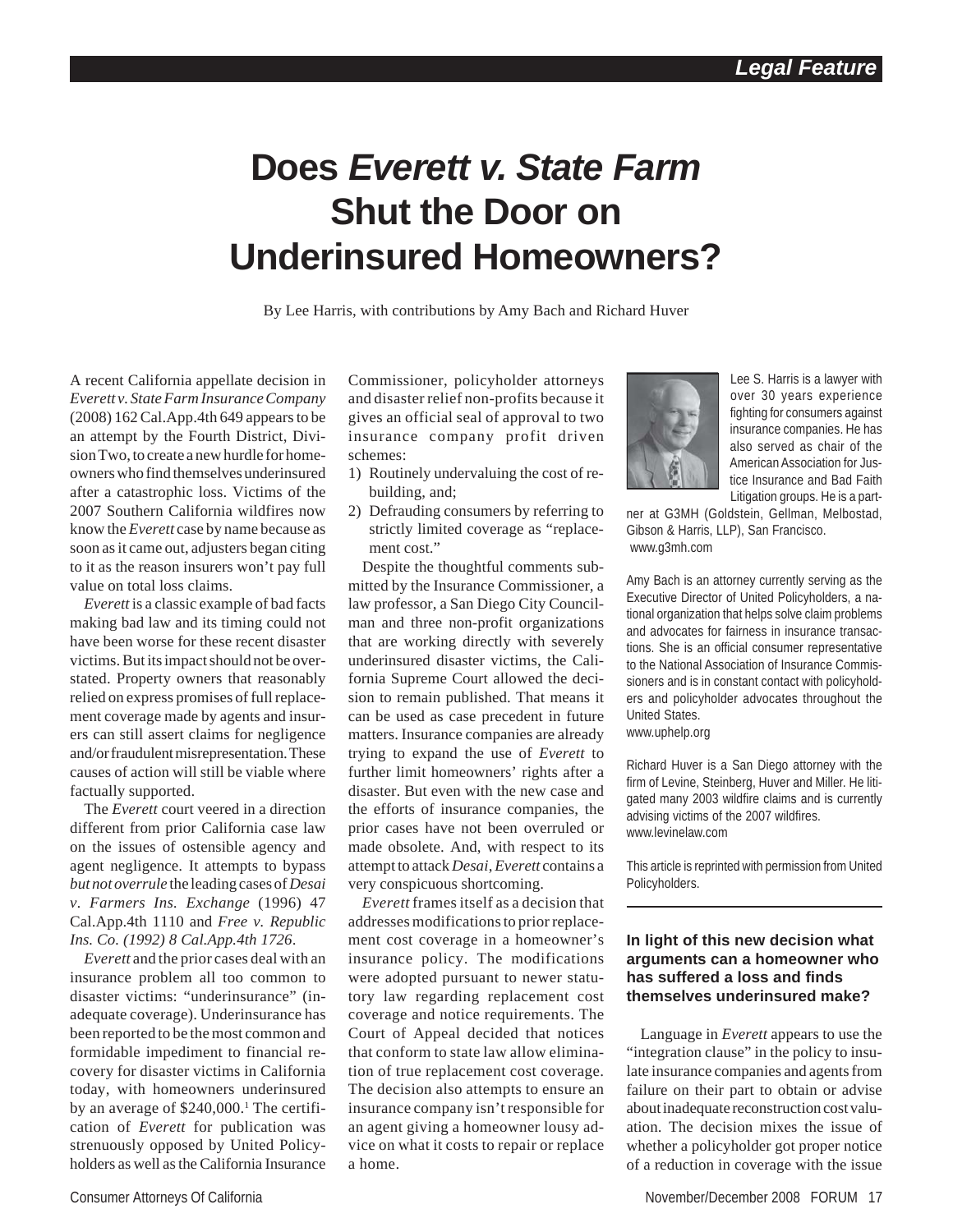of whether the policyholder reasonably relied on representations by an agent. Although no evidence appeared to have been submitted to establish reliance or misrepresentations, *Everett* attempts to distinguish itself from the leading *Desai* case that held insurance companies *are* liable for agent misrepresentations regarding replacement cost coverage. Despite *Everett*, *Desai* remains the law in California.

The *Everett* opinion conflicts with the vast majority of other California case law that specifically allows homeowners to make ostensible agency claims based on policyholder's reasonable belief received from their agent that specific promises of coverage by an agent are binding on the insurance company. California courts have long held that an agent has the authority the principal actually or ostensibly confers. As noted in *Frasch v. London &*



## 1-877-4VIALEGAL / 1-877-484-2534 www.vialegalfunding.com

*Lancashire Fire Insurance Company (1931) 213 Cal. 219, 223,* insurance agents possesses powers third persons have a right to assume that they possess under the circumstances of the case. As a general rule an agent's powers are determined by the nature of the business entrusted to the agent and are *prima facie* coextensive with its requirements. (*Silverberg v. Phoenix Ins. Co. (1885) 67 Cal. 36, 41; Skyways Aircraft Ferrying Service, Inc. v. Stanton* (1966) 242 Cal.App.2d 272.)

Under statutory and case law a principal is bound by acts of its ostensible agent to those persons "who have in good faith, and without want of ordinary care, incurred a liability or parted with value, upon the faith thereof." Liability of the principal for the acts of an ostensible agent rests on the doctrine of "estoppel," whose essential elements are representations made by the principal, justifiable reliance by a third party, and a change of position from such reliance resulting in injury. *(Kelley v. R.F. Jones Co. (1969) 272 Cal.App.2d 113*; *Preis v. American Indemnity Co.* (1990) 220 Cal.App.3d 752.)

The *Desai* appellate court took this well seasoned body of law and noted that, "[T]his is not a situation wherein an insured belatedly realized – after an accident occurred and a claim was made and denied – that he or she should have had more or different coverage. Rather, Desai demanded a particular level of coverage at the outset, before he agreed to purchase a policy. It was then represented to him that he was receiving the demanded level of coverage from Farmers, and only afterwards did he discover the coverage he purchased was neither what he had demanded nor what the insurer and its agent warranted it was. This is not a "failure to recommend more coverage" case; it is a "failure to deliver the agreedupon coverage" case.... A broker's failure to obtain the type of insurance requested by an insured may constitute actionable negligence and the proximate cause of injury. (*Nowlon v. Koram Ins. Center, Inc.* (1991) 1 Cal.App.4th 1437, 1447, 2 Cal.Rptr.2d 683.) Moreover, if the agent fails to exercise reasonable care in procuring the type of insurance that the insured demanded and bargained for, the cases hold that the insurer may be liable under theories of ratification and